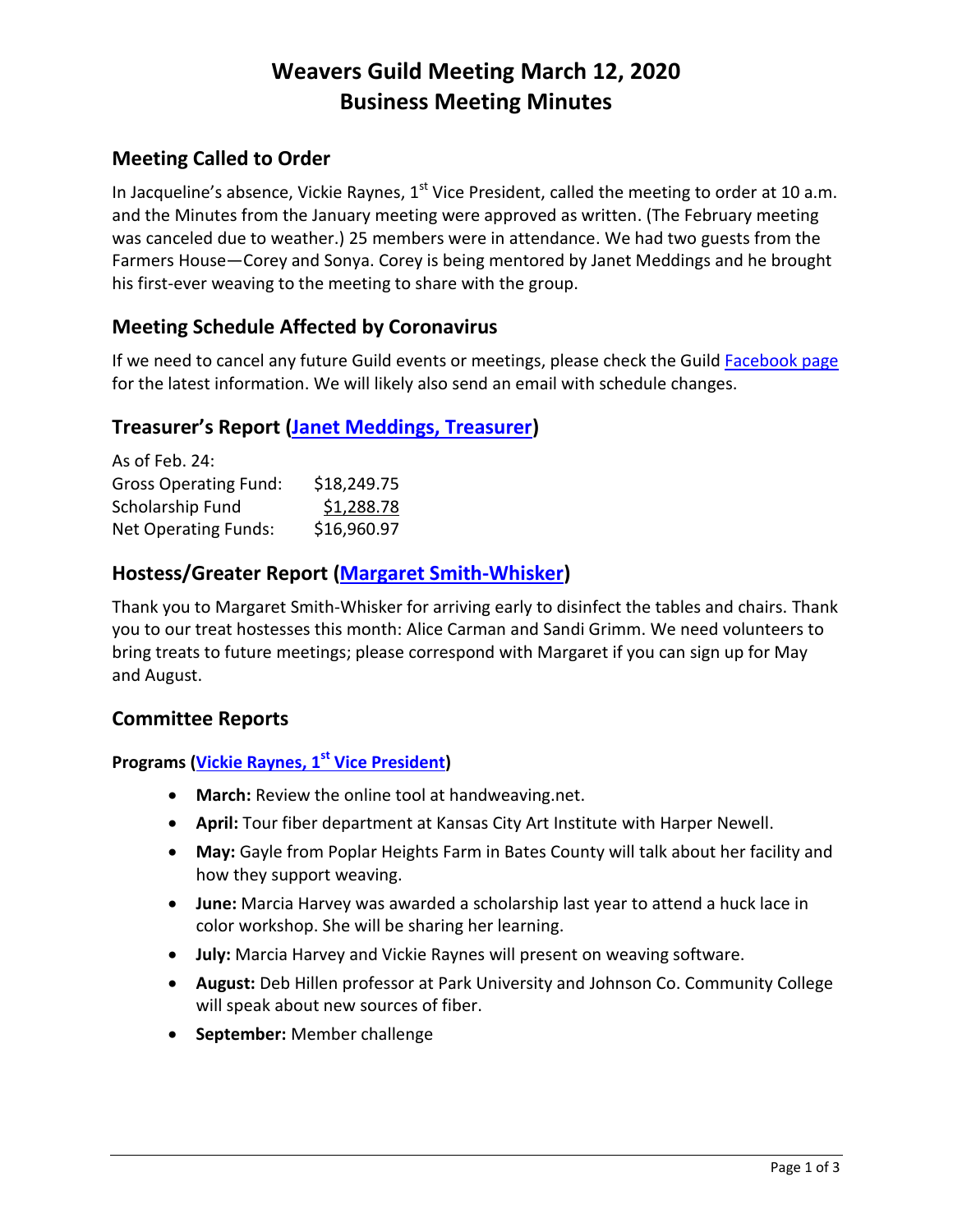# **Newsletter [\(Kathryn Worley, 2](mailto:kckatw@aol.com) nd Vice President)**

Content for the newsletter is due to Kathryn by the 28<sup>th</sup> of each month. She reiterated that both Weavers Guild and Fiber Guild newsletters are shared across all members. Let her know if you are not receiving them.

# **Workshops [\(Cindy Smith, 3](mailto:cynthiaelainesmith@gmail.com)rd Vice President)**

Cindy Smith created an online survey to gauge interest in workshop topics and timing. Paper surveys are available to those who cannot complete one online. She reports that one main workshop will be scheduled later this year. And, she is planning a series of mini workshops that will likely be taught by experienced members. She will share a synopsis of survey results at our June meeting.

Cindy is coordinating a viewing of Sonya Clark's exhibit for Guild members and the date/time will be communicated via email in the near future.

#### **Service Project [\(Jackie Kincaid\)](mailto:ifeltfiber@gmail.com)**

A few projects were provided to Jackie Kincaid for distribution to the Hospice House.

#### **About the Service Project**

We provide hand-work projects to the Hospice House as a community service and to fulfill our non-profit status. Partially started projects and all supplies needed to complete the project should be placed in a zip lock bag and turned in to Jackie. She then coordinates distribution to the Hospice House. Contact her if you have questions about what is needed.

#### **Library [\(Debbie Buddish, Librarian\)](mailto:dbuddish@gmail.com)**

We have received several new magazines that are available for checkout.

#### **Scholarships [\(Gail White, Scholarship Chairperson\)](mailto:gailfwhite68@gmail.com)**

No report.

#### **Mentoring [\(Rebekah Foote\)](mailto:rebkeat1@gmail.com)**

No report.

#### **Felting Study Group**

Barrie Mason reported that the next felting group meeting is Sat., March 28 from 10:30-12 p.m. at the Central Resource Library in Overland Park ( $87<sup>th</sup>$  & Farley). A follow-on meeting from 12 p.m. to 1 p.m. will feature working with the laser cutter in the Maker's Space in the library. Questions about what is needed to utilize the laser cutter can be sent via email t[o Julie Reed.](mailto:juliereeddesign@gmail.com)